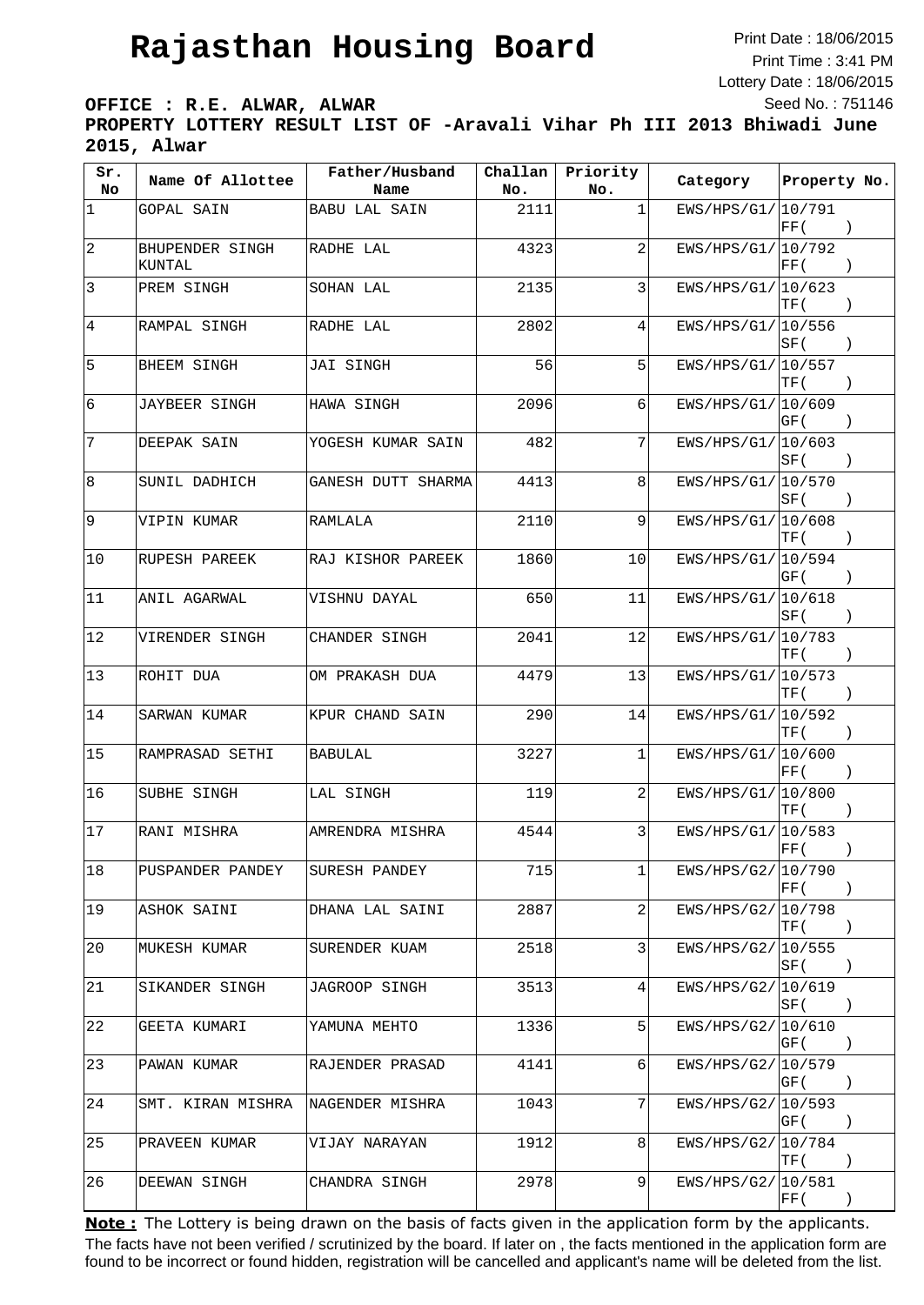Print Date : 18/06/2015 Print Time : 3:41 PM Lottery Date : 18/06/2015 Seed No. : 751146

**OFFICE : R.E. ALWAR, ALWAR**

**PROPERTY LOTTERY RESULT LIST OF -Aravali Vihar Ph III 2013 Bhiwadi June 2015, Alwar**

| 27   | SAVITA LENKA             | NAVIN KISHORE<br>LENKA   | 1666 | 10              | EWS/HPS/G2/10/571  | $ {\rm SF} $<br>$\left( \right)$                               |  |
|------|--------------------------|--------------------------|------|-----------------|--------------------|----------------------------------------------------------------|--|
| 28   | MAHESH KUMAR             | GIRIRAJ PRASAD           | 1215 | 11              | EWS/HPS/G2/10/776  | $\vert$ FF (<br>$\left( \right)$                               |  |
| 29   | SHEKHAR KUMAR<br>SINGH   | MANI KANT SINGH          | 1556 | 12              | EWS/HPS/G2/ 10/778 | SF (<br>$\left( \right)$                                       |  |
| 30   | MUKESH BAIRWA            | HARSAHAY BAIRWA          | 2052 | 13              | EWS/HPS/G2/10/796  | SF (<br>$\left( \right)$                                       |  |
| 31   | ARUN KUMAR SHARMA        | ISUSHIL KR SHARMA        | 4181 | 14              | EWS/HPS/G2/ 10/780 | SF (<br>$\left( \right)$                                       |  |
| 32   | SMT. REENA SHARMA        | DEEPAK SHARMA            | 1247 | 15              | EWS/HPS/G2/ 10/785 | GF (<br>$\left( \right)$                                       |  |
| $33$ | YOUSHISHTAR<br>CHAUHAN   | LATE MAHEBDER<br>KUMAR   | 687  | 16              | EWS/HPS/G2/ 10/607 | TF (<br>$\left( \right)$                                       |  |
| 34   | <b>NAVSHAD</b>           | MULLAN                   | 1309 | 17              | EWS/HPS/G2/10/616  | FF(<br>$\left( \right)$                                        |  |
| 35   | <b>NAGENDER</b>          | GAGAN DEV SAHANI         | 4198 | 18              | EWS/HPS/G2/ 10/561 | GF (<br>$\left( \right)$                                       |  |
| 36   | MANOJ KUMAR              | NARAYAN THAKUR           | 1525 | 19              | EWS/HPS/G2/ 10/590 | TF (                                                           |  |
| 37   | SURESHPAL SINGH          | RAMPAL SINGH             | 2956 | 20              | EWS/HPS/G2/ 10/569 | SF (<br>$\left( \right)$                                       |  |
| 38   | MAHESH CHAND<br>ADVOCATE | FOOL SINGH               | 283  | 1               | EWS/HPS/G2/ 10/551 | $\left  \mathrm{FF}\left( \right. \right.$<br>$\left( \right)$ |  |
| 39   | MUKUT SHARMA             | LATE SURAJMAL<br>SHARMA  | 3552 | 2               | EWS/HPS/G2/ 10/587 | SF (<br>$\left( \right)$                                       |  |
| 40   | SATISH KUMAR<br>KAUSHIK  | KRISHAN KUMAR<br>KAUSHIK | 1435 | 3               | EWS/HPS/G2/ 10/614 | FF(<br>$\left( \right)$                                        |  |
| 41   | RAJENDER                 | KANEHIYA LAL             | 1600 | $\mathbf{1}$    | EWS/HPS/G4/ 10/575 | $\left( \right)$<br>TF (                                       |  |
| 42   | RAJENDER                 | SOHAN LAL                | 2212 | 2               | EWS/HPS/G4/ 10/564 | GF (<br>$\rightarrow$                                          |  |
| 43   | HEMA RAM MEGHWAL         | TEJRAM MEGHWAL           | 4391 | 3               | EWS/HPS/G4/10/546  | GF (                                                           |  |
| 44   | <b>ASHOK KUMAR</b>       | MANOHAR LAL              | 2969 | 4               | EWS/HPS/G4/ 10/591 | $\left\vert \mathrm{TF}\left( \right.\right\vert$              |  |
| 45   | SMT. REKHA VERMA         | RAKESH VERMA             | 1894 | 5               | EWS/HPS/G4/ 10/769 | GF (<br>$\left( \right)$                                       |  |
| 46   | PURSHOTAM DHOBI          | HARI PRASAD DHOBI        | 3056 | 6               | EWS/HPS/G4/ 10/601 | SF (<br>$\left( \right)$                                       |  |
| 47   | SURENDER KUMAR           | RAM CHANDRA              | 789  | 7               | EWS/HPS/G4/10/554  | $ {\rm SF} $<br>$\left( \right)$                               |  |
| 48   | ARUN SINGH               | SURAJBHAN SUTHWAL        | 4193 | 8               | EWS/HPS/G4/10/775  | FF(<br>$\rightarrow$                                           |  |
| 49   | VINOD KUMAR              | RAM CHANDER              | 2233 | 9               | EWS/HPS/G4/10/604  | SF (<br>$\left( \right)$                                       |  |
| 50   | ANUP KUMAR               | DHARAMPAL                | 1599 | 10 <sub>l</sub> | EWS/HPS/G4/10/772  | GF (<br>$\rightarrow$                                          |  |
| 51   | REENA MEENA              | MOHAN LAL                | 3644 | 1               | EWS/HPS/G5/10/795  | SF (<br>$\left( \right)$                                       |  |
| 52   | BHARAT KANWARYA          | DEVLAL KANWARIYA         | 3310 | 2               | EWS/HPS/G5/ 10/624 | TF (                                                           |  |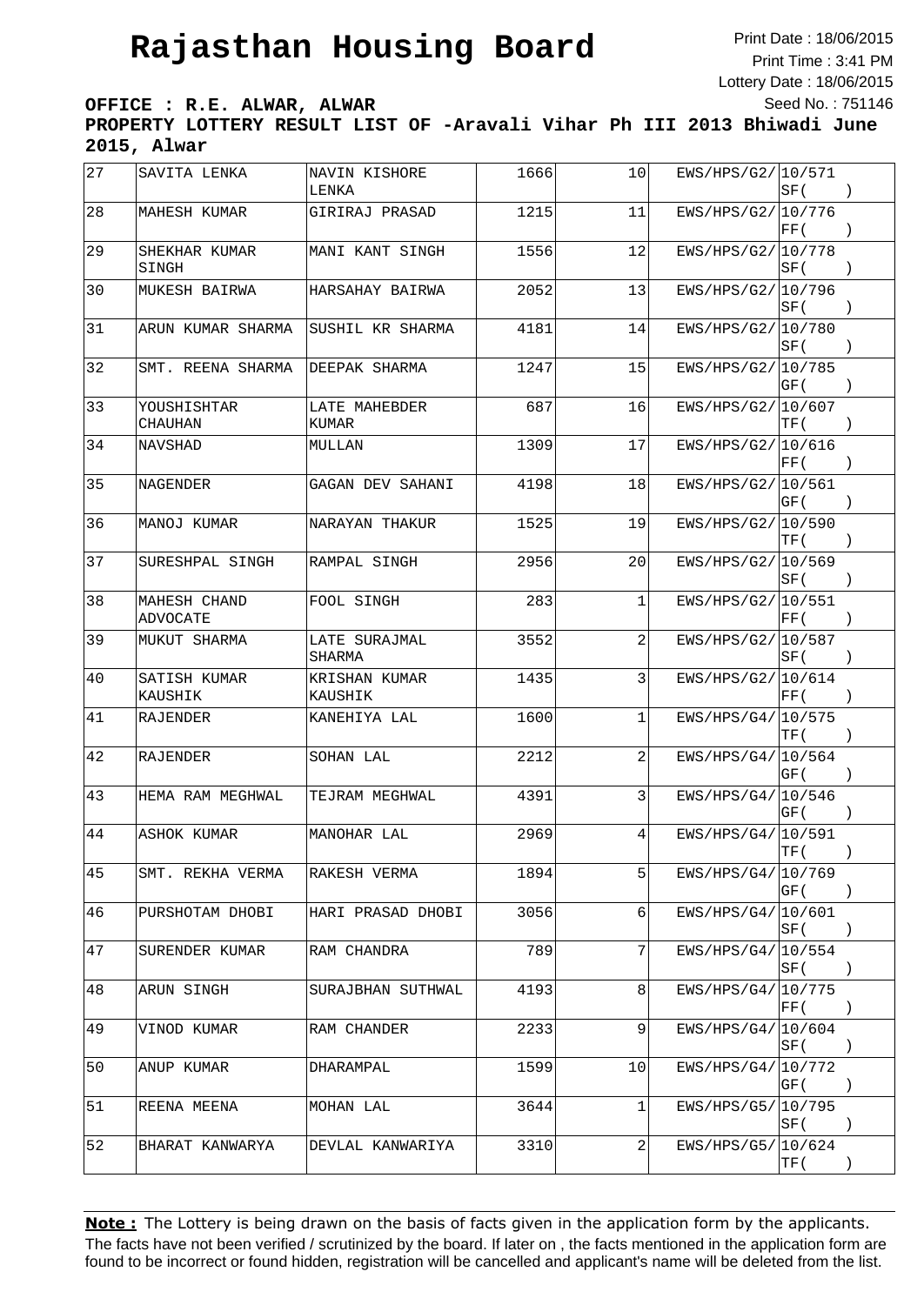Print Date : 18/06/2015 Print Time : 3:41 PM Lottery Date : 18/06/2015 Seed No. : 751146

**OFFICE : R.E. ALWAR, ALWAR PROPERTY LOTTERY RESULT LIST OF -Aravali Vihar Ph III 2013 Bhiwadi June**

**2015, Alwar**

| 53          | OMPRAKASH MEENA                | RAMCHANDER MEENA          | 1823 | 3  | EWS/HPS/G5/10/606  | TF (                                             |                  |
|-------------|--------------------------------|---------------------------|------|----|--------------------|--------------------------------------------------|------------------|
| 54          | SHIVLAL MEENA                  | NENARAM MEENA             | 4248 | 4  | EWS/HPS/G5/ 10/585 | SF (                                             | $\rightarrow$    |
| 55          | RAM VILAS MEENA                | MOHAN LAL                 | 3316 | 5  | EWS/HPS/G5/ 10/586 | SF (                                             | $\cdot$          |
| 56          | MAMRAJ MEENA                   | AMAR SINGH MEENA          | 2832 | 6  | EWS/HPS/G5/ 10/548 | GF (                                             | $\cdot$          |
| 57          | MAHENDER MEENA                 | JAI KISHAN MEENA          | 1844 | 7  | EWS/HPS/G5/ 10/598 | FF(                                              | $\rightarrow$    |
| 58          | MANJU DEVI YADAV               | AJAYSINGH YADAV           | 4452 | 1  | EWS/HPS/G6/ 10/602 | SF (                                             | $\left( \right)$ |
| 59          | HANUMAN SHAY VERMA MOOLCHAND   |                           | 3181 | 2  | EWS/HPS/G6/ 10/793 | SF (                                             | $\rightarrow$    |
| 60          | ANAND PAL                      | SHRI CHAND                | 2293 | 1  | EWS/HPS/G8/ 10/621 | TF (                                             |                  |
| 61          | SMT. POONAM DEVI               | OMPRAKASH TIWARI          | 170  | 2  | EWS/HPS/G8/ 10/774 | FF(                                              |                  |
| 62          | RAJBILOCHAN<br><b>BAHUGUNA</b> | PARKASH CHAND<br>BAHUGUNA | 2287 | 1  | EWS/ORS/G1/ 10/549 | FF (                                             | $\rightarrow$    |
| 63          | HARINAND                       | RAMANAND                  | 1007 | 2  | EWS/ORS/G1/ 10/615 | $\vert$ FF (                                     | $\left( \right)$ |
| 64          | PREMIBAI                       | MULAKHRAJ                 | 1297 | 3  | EWS/ORS/G1/ 10/568 | FF(                                              |                  |
| 65          | RAJESH BAHUGUNA                | PARKASH CHANDER           | 1524 | 4  | EWS/ORS/G1/ 10/553 | SF(                                              | $\left( \right)$ |
| 66          | VIJAY KUMAR                    | SHIV NATH SINGH           | 4559 | 5  | EWS/ORS/G1/ 10/560 | TF (                                             | $\lambda$        |
| 67          | GIRISH CHANDER<br>CHAMOLI      | RISHIRAM CHAMOLI,         | 3650 | 6  | EWS/ORS/G1/ 10/770 | GF (                                             | $\lambda$        |
| 68          | RAJENDER KUMAR                 | CHETANYA KUMAR            | 3583 | 7  | EWS/ORS/G1/ 10/786 | GF (                                             | $\rightarrow$    |
| 69          | VED PRAKASH                    | KALI RAM                  | 2767 | 8  | EWS/ORS/G1/ 10/597 | FF(                                              | $\left( \right)$ |
| 70          | SUNIL KUMAR                    | PREM SINGH                | 2942 | 9  | EWS/ORS/G1/ 10/565 | FF(                                              |                  |
| 71          | PINKI                          | MAKHAN LAL                | 3758 | 10 | EWS/ORS/G1/10/567  | $\vert$ FF (                                     | $\rightarrow$    |
| 72          | ANKUSH JAIN                    | LATE NARESH KUMAR<br>JAIN | 4438 | 11 | EWS/ORS/G1/ 10/596 | GF (                                             | $\rightarrow$    |
| $\sqrt{73}$ | RAJENI DEVI                    | CHATEERPAL SINGH          | 3672 | 12 | EWS/ORS/G1/ 10/617 | SF (                                             | $\rightarrow$    |
| 74          | JYOTI SAINI                    | BISHAN LAL SAINI          | 135  | 13 | EWS/ORS/G1/ 10/552 | $\left  \text{FF}\left( \right. \right. \right.$ | $\rightarrow$    |
| 75          | SWAPAN KUMAR                   | SANTOSH SASMAL            | 821  | 14 | EWS/ORS/G1/ 10/545 | GF (                                             | $\cdot$          |
| 76          | NAVEEN KUMAR                   | RAMBEER                   | 898  | 1  | EWS/ORS/G2/ 10/550 | $\left  \mathrm{FF}\left( \right. \right.$       | $\left( \right)$ |
| 77          | SMT. PUSHPA DEVI               | LATE SH. KISHAN<br>LAL    | 1808 | 2  | EWS/ORS/G2/10/589  | TF (                                             |                  |
| 78          | SUSHMA                         | RAM MEHAR                 | 2857 | 3  | EWS/ORS/G2/ 10/584 | $\vert$ FF (                                     | $\lambda$        |
|             |                                |                           |      |    |                    |                                                  |                  |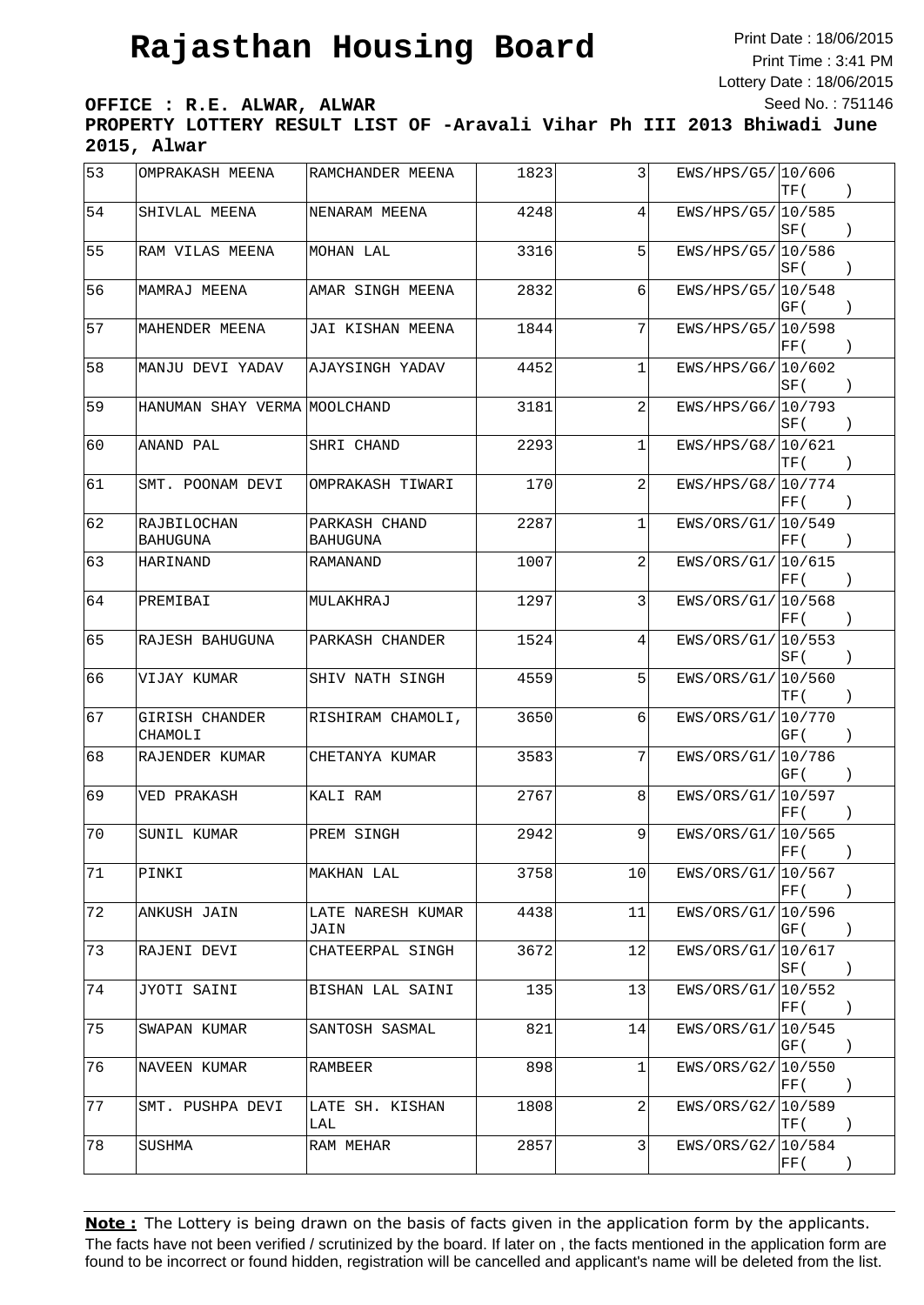Print Date : 18/06/2015 Print Time : 3:41 PM Lottery Date : 18/06/2015 Seed No. : 751146

**OFFICE : R.E. ALWAR, ALWAR**

**PROPERTY LOTTERY RESULT LIST OF -Aravali Vihar Ph III 2013 Bhiwadi June 2015, Alwar**

| 79  | VINAY KUMAR JAIN        | SURESH CHAND JAIN               | 2550 | 4  | EWS/ORS/G2/10/771  | GF (                                       |                                               |
|-----|-------------------------|---------------------------------|------|----|--------------------|--------------------------------------------|-----------------------------------------------|
| 80  | BABITA DEVI             | RAKESH KUMAR                    | 614  | 5  | EWS/ORS/G2/ 10/788 | GF (                                       |                                               |
| 81  | SMT. MAYA DEVI          | PRATAP SINGH                    | 848  | 6  | EWS/ORS/G2/ 10/577 | GF (                                       | $\rightarrow$                                 |
| 82  | NARESH CHAND JAIN       | LAXMI NARIAN JAIN               | 2077 | 7  | EWS/ORS/G2/ 10/620 | SF (                                       | $\left( \right)$                              |
| 83  | SHYAM BATI DEVI         | NARAYAN SINGH                   | 349  | 8  | EWS/ORS/G2/ 10/789 | FF(                                        |                                               |
| 84  | ANUJ KUMAR              | SHER SINGH                      | 1282 | 9  | EWS/ORS/G2/ 10/605 | TF (                                       | $\rightarrow$                                 |
| 85  | LEELA                   | RAJENDER PRASAD                 | 973  | 10 | EWS/ORS/G2/ 10/794 | SF (                                       | $\cdot$                                       |
| 86  | SMT. MAMTA DEVI         | SANJAY KUMAR                    | 3258 | 11 | EWS/ORS/G2/10/599  | FF(                                        | $\rightarrow$                                 |
| 87  | DHEERAJ DEVTALA         | SHAYAM SUNDER                   | 815  | 12 | EWS/ORS/G2/ 10/588 | SF (                                       | $\rightarrow$                                 |
| 88  | <b>GEETA SEKHAVAT</b>   | SHIVPAL SINGH<br>SEKHAVAT       | 184  | 13 | EWS/ORS/G2/ 10/787 | GF (                                       |                                               |
| 89  | MANJU UNNO              | UNNO                            | 4145 | 14 | EWS/ORS/G2/ 10/777 | SF (                                       |                                               |
| 90  | KRISHNA SHARMA          | DOULAT RAM                      | 1023 | 15 | EWS/ORS/G2/10/574  | TF (                                       |                                               |
| 91  | UMA YADAV               | RAJESH YADAV                    | 617  | 16 | EWS/ORS/G2/ 10/578 | GF (                                       | $\rightarrow$                                 |
| 92  | DADAN TIWARI            | RAGHUNATH TIWARI                | 173  | 17 | EWS/ORS/G2/ 10/622 | TF (                                       | $\rightarrow$                                 |
| 93  | SMT. RITU PARNAMI       | LATE SH. K.L.<br>PARNAMI        | 1864 | 1  | EWS/ORS/G2/ 10/572 | SF (                                       | $\left( \right)$                              |
| 94  | INDERJEET NAVAL         | MADAN LAL NAVAL                 | 4389 | 1  | EWS/ORS/G4/ 10/797 | TF (                                       |                                               |
| 95  | RAMPHOOL DHOBI          | BODAN DHOBI                     | 1009 | 2  | EWS/ORS/G4/ 10/576 | TF (                                       | $\rightarrow$                                 |
| 96  | SANJAY BAIRVA           | LATE SH. POORAN<br>CHAND BARIVA | 492  | 3  | EWS/ORS/G4/ 10/779 | SF (                                       |                                               |
| 97  | NAND KISHORE            | SHANKAR LAL                     | 3841 | 4  | EWS/ORS/G4/ 10/563 | GF (                                       | $\rightarrow$                                 |
| 98  | SUNIL KUMAR             | RAMKARAN                        | 4074 | 5  | EWS/ORS/G4/10/773  | $\left \mathrm{FF}\left(\right.\right)$    |                                               |
| 99  | RAKESH KUMAR            | GOVIND SINGH                    | 1275 | 6  | EWS/ORS/G4/10/558  | TF (                                       |                                               |
| 100 | NIRMALA DEVI            | ASHOK KUMAR                     | 2251 | 7  | EWS/ORS/G4/ 10/613 | $\left  \mathrm{FF}\left( \right. \right.$ | $\rightarrow$                                 |
| 101 | NARENDER KUMAR<br>SOYAL | RAMESHWAR LAL                   | 1486 | 8  | EWS/ORS/G4/10/611  | GF (                                       | $\rightarrow$                                 |
| 102 | KU. HANSA MEENA         | MOHAN LAL MEENA                 | 1881 | 1  | EWS/ORS/G5/10/782  | TF (                                       | $\rightarrow$                                 |
| 103 | VIKASH                  | HERIPAL                         | 4454 | 2  | EWS/ORS/G5/ 10/582 | FF (                                       | $\left( \begin{array}{c} \end{array} \right)$ |
| 104 | RINKO BAI               | NANNOO RAM                      | 974  | 3  | EWS/ORS/G5/ 10/566 | $\left  \mathrm{FF}\left( \right. \right.$ | $\left( \right)$                              |